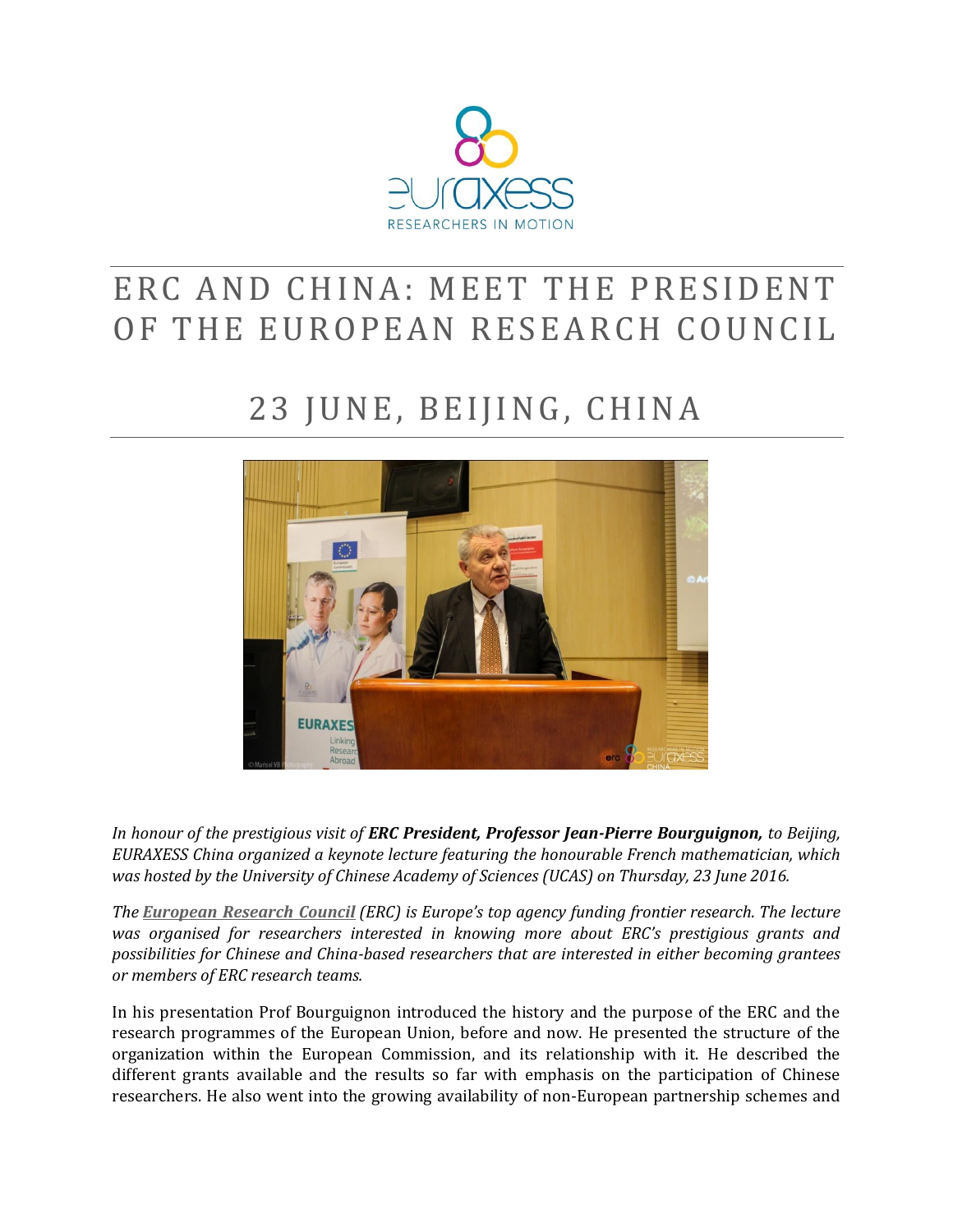the new arrangement being offered jointly by the ERC and the National Science Foundation of China (NSFC). He finally went through the different ways non-European researchers can take part in ERC projects.



## **European Research Council**

Established by the European Commission

#### WHAT IS THE EUROPEAN RESEARCH COUNCIL?

At the beginning of his talk, Prof Bourguignon started out with declaring his pleasure to be back in China, and Beijing especially; he has visited China many times since the 1980s and is excited to see the many new prospective collaboration opportunities. Before going into details, he began with introducing the European Research Council. Incorporating bottom-up research funding schemes into the European Union was a long struggle, because of its structure - the treaties that the Union is built on used to focus entirely on more economic aspects and bottom-up research was not part of it. The early framework programmes for research couldn't promote research for research's sake, instead they focused on what the treaties declared, such as wealth and job creation. It wasn't until 2007 with the Lisbon Treaty that the ERC was made possible.

The European Research Council was founded in the same year by the European Commission and it was **the first and only funding programme which only condition was the promotion of excellence science** within Europe. Because of this wide mandate, the limits of what kind of projects it funds are not very many; the only big restriction is that the funded projects have to be mainly hosted in the EU or countries associated to the EU's Framework Programme (so-called Associated Countries). The grants support individual researchers who can build up their projects independently. The funding is very competitive and therefore only about 10% of applicants were able to expect winning the grants.

The researchers and their prospective projects have to undergo an international peer review consisting of panels of the highest level of researchers in each field. The decision of what sort of projects are funded is **strictly made bottom up**. The researchers themselves have the initiative in designing what kind of research they want to do and the independent reviewers can use their own judgement to pick which projects are worth-while endeavours. Unlike many of the other top-down funding schemes in the EU, there are no themes or goals defined beforehand. They simply strain for excellent ground-breaking science. The ERC tries to attract high gain/high risk projects.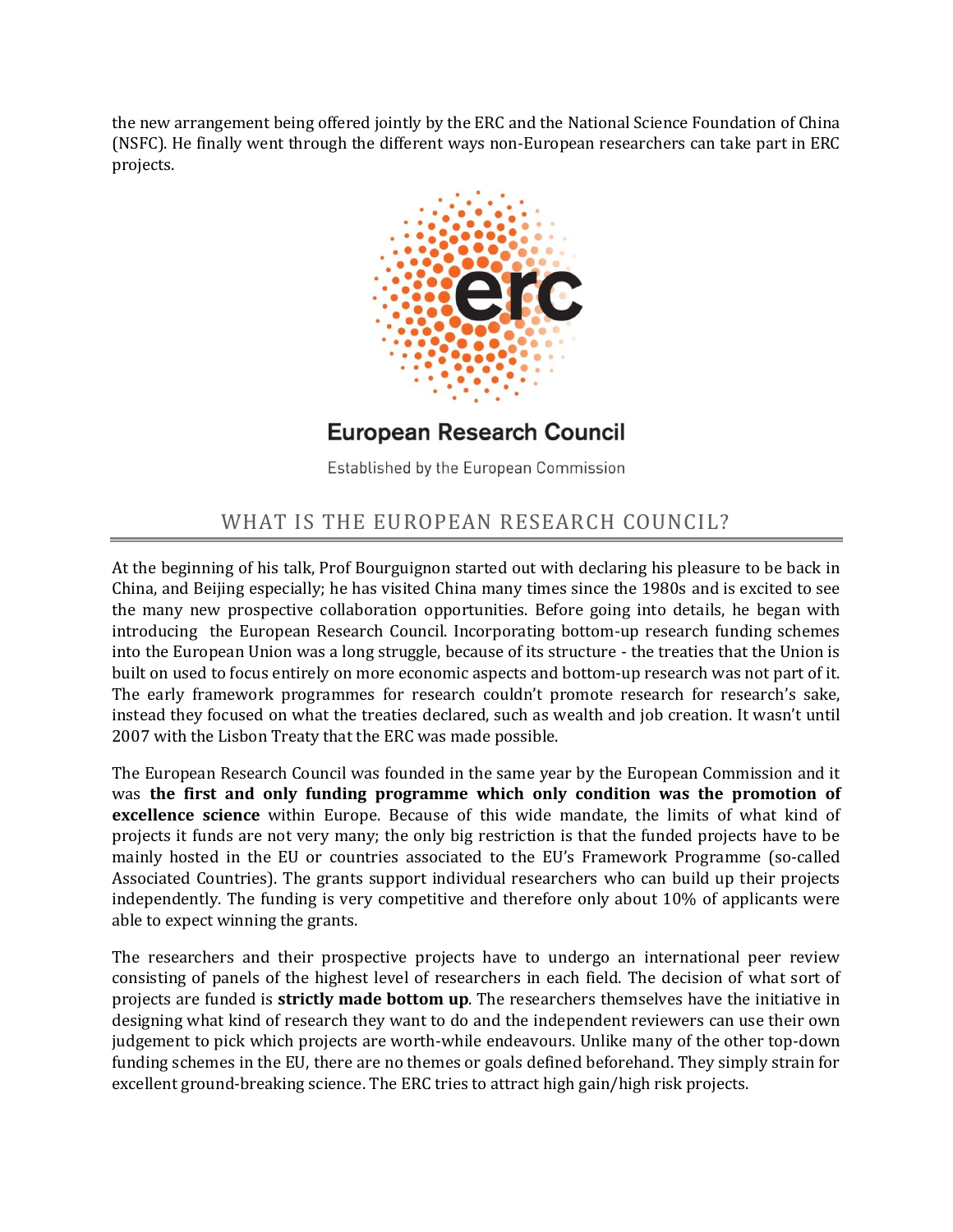Even the governing structure underlines this; the ERC is governed by 22-member council of wellrespected scientists. The European Commission, spearheaded by the European Commissioner for Science, Research and Innovation (since 2014, this is Carlos Moedas in the Commission of Jean-Claude Juncker), supervises the ERC alongside the Scientific Council. The day to day operations are in the hands of the ERC Executive Agency who puts the programmes together and monitors spending.

## ERC STRUCTURE

The newest framework programme for research and innovation, Horizon 2020, started in 2014 and has 3 main pillars:

- 1. Excellent Science
- 2. Industrial Leadership
- 3. Societal Challenges.

The European Research Council falls under the first pillar, *Excellent Science*, alongside other programmes such as Marie Skłodowska-Curie Actions, Future and Emerging Technologies and Research Infrastructures. The budget of Horizon 2020 is divided evenly in 3 parts between the pillars.

In total the ERC gets now about 17% of Horizon 2020's budget. The budget has grown steadily throughout the years - in the **beginning of ERC, it was 300 million € but had grown to 1600 million € in 2014 where it has stayed for the last three years. Now the budget has started to grow again and is supposed to reach 2200 million € by 2020**.

In addition to the president, the ERC Scientific Council includes 3 vice-presidents, one for each domain of science; Life Science, Social Science and Engineering and Physical Sciences. The members of the Scientific Council are suggested by an independent committee.

The three types of grants given out by the European Research Council are *Starting Grants*, which can not exceed 1.5 million  $\epsilon$  and are aimed at early career researchers that have gotten their PhD within the last 2-7 years, *Consolidator Grants*, that are maximum 2 million  $\epsilon$  and for researchers that got their PhD in the last 7-12 years, and *Advanced Grants*, which can go up to 2.5 million  $\epsilon$  and are for researchers that already have considerable track record. The time limits outlined here are a little more flexible for parents who have taken their parental leave; for example, a female researcher can stretch the time requirements by 18 months for every child she has had.

**The grants give the receivers creative freedom and financial autonomy for 5 years**. It offers them independence, recognition and visibility. The researchers themselves can also choose collaborators and teams to work with in any way they themselves see fit. They can themselves negotiate with host institutions for best conditions, 25% of the grant is marked for overhead. The grants are portable and if the researcher finds it necessary he or she can move the grant to any place in Europe. In practice very few move (3-4%) but it **brings the researcher a certain negotiation power**; usually if the researcher indicates seriously that they want to leave, the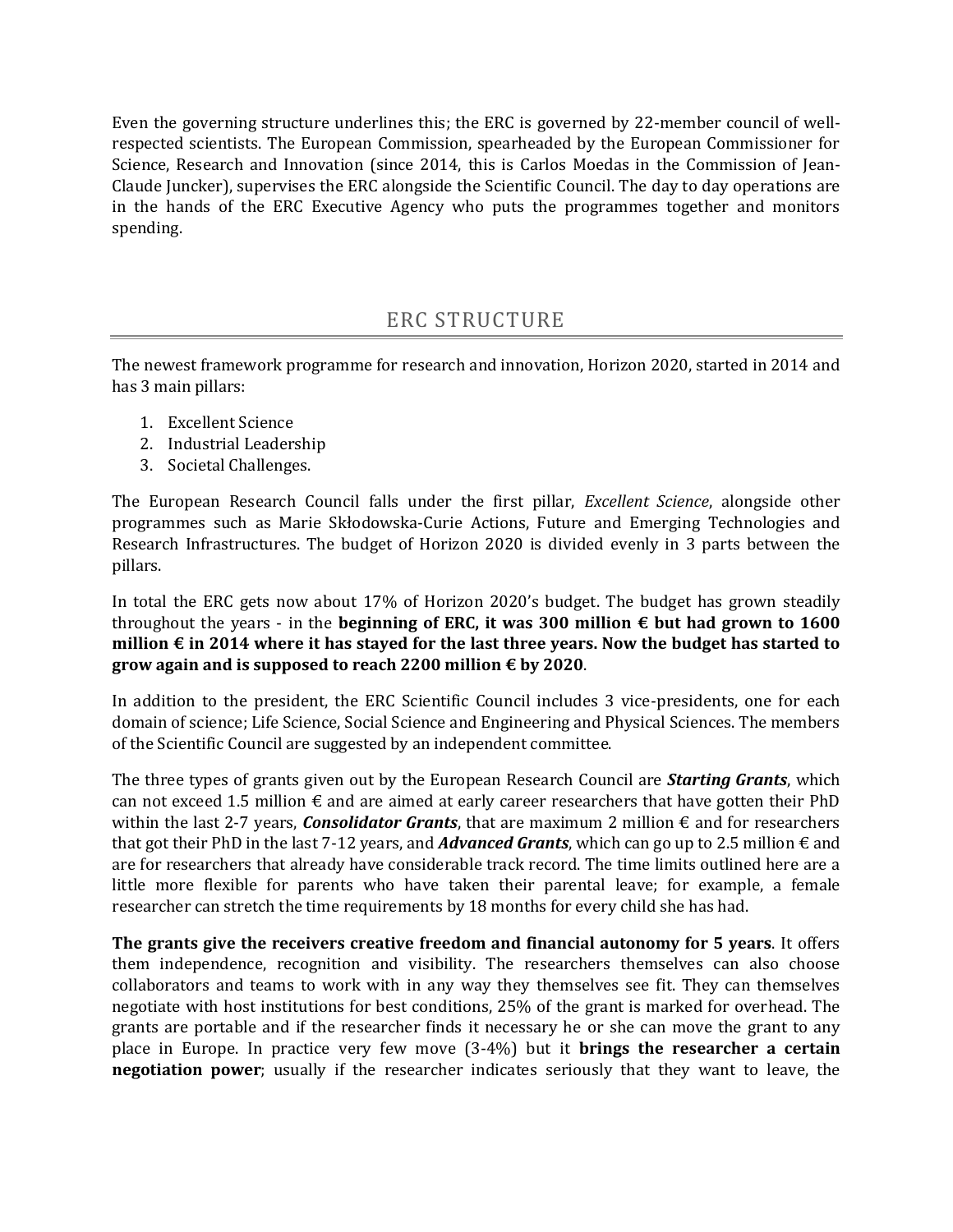institution tries to go further to accommodate it to make sure that doesn't happen. The grantees are **free to attract additional funding**; the grant helps with gaining recognition and further support.

There is no goals set in the way these grants are distributed, it's **completely bottom up**. There is no conditions for the research to have economic value but if the research results have potential to be moved to the market there are incentive of an extra 150 thousand  $\epsilon$  available through ERC Proof of Concept grants. Research turned start-ups are encouraged.

The evaluation panels are structured around three overarching fields; 9 of the panels are dedicated to the Life Sciences, 10 of the panels to the Physical Sciences and Engineering, and 6 of the panels are for Social Sciences. **The Physical Sciences and Engineering get around 45% of the budget, Life Sciences get 29% and Social Sciences and Humanities get 23%. That makes it the biggest funding scheme for Social Sciences and Humanities research in the world.**

#### ERC ACHIEVEMENTS

In the 9 years since the ERC was established, it has proven a big success story. It's highly recognized in the global scientific community for being some of the most prestigious funding programmes in the world. Since its establishment, the ERC has funded **more than 6000 top researchers**, thereof **65% still in their early career**. These researchers are of **67 different nationalities**, way beyond the number of countries in the European Union, and their projects have been hosted by more than 700 institutions in 32 European countries. **In total more than 10 billion € have been given out as grants**, with very small percentage going to overhead. When looking inside the teams around each project you find that there have been **around 40 thousand researchers that have worked for ERC funded project.**

**Priority is given to younger researchers.** When looking at the grantees, we see that 2/3 of them are between 30 and 40 years old, while the age distribution is a bell curve with a long tail of advance grant holder of various ages. The ERC project teams create job for a lot of post-docs and PhD students**, 30% of which are not European**. The results delivered by ERC are undeniable; in addition to the 6 grantees funded



that already held a Noble Prize prior to obtaining the ERC grant **5 ERC grantees have won Noble price after being funded** (2 in 2010 and 2012 and 3 in 2014). **2 Field medals** (mathematics) have gone to ERC grantees after getting the grant.

The numbers from the beginning of the programme, although it has grown in size significantly since its creation in 2007, , were very promising: **21% of the first 200 funded projects turned out to be breakthrough research and 50% could be classified as major advances in sciences**. In general, **7% of publications resulting from ERC-funded research ends up in 1% of most cited** which is well above average and better than many prestigious grants in the US (where 2-5% are more common numbers). Even though there is no special encouragement for projects resulting in patents, 20% of projects report at least one patent. On average there are 2 patents per project.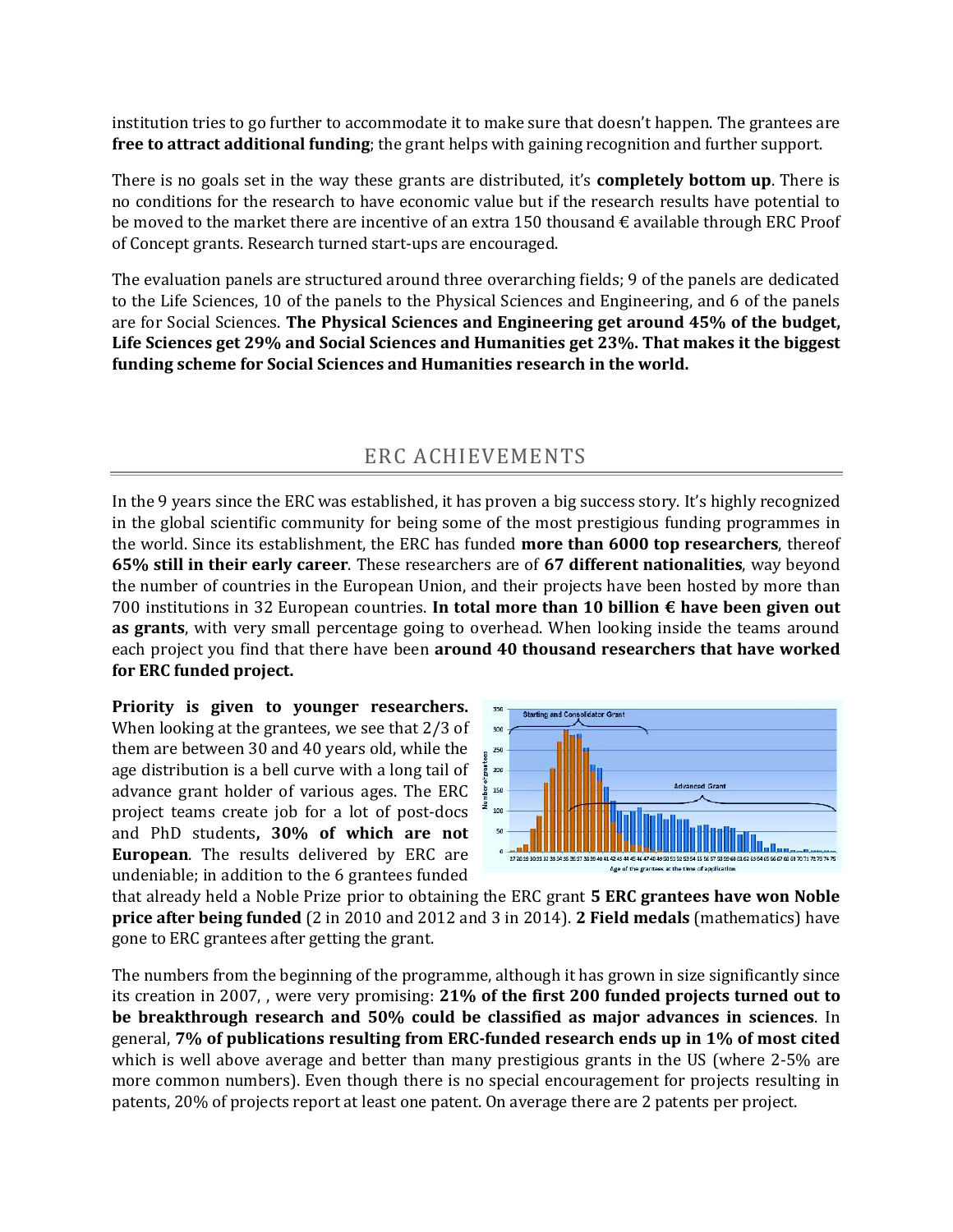Majority of team members on ERC funded projects, that is 71%, come from the European Union, and an additional 10% come from Associated Countries. 17% of team members, 7500 in total, come from countries outside of the European Research Area. **The most significant contributor there would be China, but it's number one with 18% of the total outside participation which would make approximately 1350 Chinese nationals who are or have been ERC team members**.



#### INTERNATIONAL AND CHINESE PARTICIPATION

With researchers of 67 nationalities and 17% of team members from outside the EU, we can see that the ERC is very open to international participation. It offers flexibility; a grantee originally based outside of Europe **can keep his or her affiliation with an institution outside of Europe** as long as he or she spends a significant time at their European host institution (defined as 50%). The researcher can hire team members from anywhere - team members are allowed to be based outside of Europe and have affiliation with non-European institutions. There is also a high level of portability allowed for in the ERC; grantees can move their projects freely within the European Research Area (although, as mentioned above, they usually do not) **For international researchers moving to Europe from a third country there are available additional start-up funding** (500 thousand for starting grant, 750 thousand for consolidator grant and 1 million  $\epsilon$  for advanced grant). Many European countries or institutions also try to attract ERC grantees by promising some top-up funds.

Researchers from outside of the European Research Area now make some 10% of starting and consolidating grantees and this number has been going up.

In the period of 2007-2013 (Framework Programme 7) there were **219 evaluated applicants from mainland China and 7 from Hong Kong**. In the year 2014, there were additional **117 evaluated applicants from** 



| Project main topic                                              | <b>HI</b> country | <b>ERC</b> call | Domain               | <b>ERC</b> grantees |
|-----------------------------------------------------------------|-------------------|-----------------|----------------------|---------------------|
| <b>Quantum information processing</b>                           | DE                | <b>StG 2007</b> | Phys&Eng             | $\overline{2}$      |
| <b>Tonal languages</b>                                          | <b>NL</b>         |                 | Soc&Hum              |                     |
| 3D surface nano-patterning                                      | DE                | <b>StG 2009</b> | Phys&Eng             | 1                   |
| Molecular catalysts for energy and sustainability               | CH                | <b>StG 2010</b> | Phys&Eng             | $\mathbf{1}$        |
| Control of multi-agent networks                                 | <b>NL</b>         | StG 2012        | <b>Phys&amp;Eng</b>  | 3                   |
| Bi-dimensional nano-materials for energy storage and conversion | DE                |                 |                      |                     |
| <b>Electronic Voting</b>                                        | <b>UK</b>         |                 |                      |                     |
| <b>Systemic Risk</b>                                            | UK                | CoG 2013        | Soc&Hum              | $\mathbf{1}$        |
| Nanoplasmonics                                                  | DE                | <b>StG 2014</b> | Phys&Eng             | $\mathbf{1}$        |
| <b>Brain tumors</b>                                             | DE                | <b>CoG 2014</b> | <b>Life Sciences</b> | $\overline{2}$      |
| <b>Topological Light</b>                                        | <b>UK</b>         |                 | Phys&Eng             |                     |
| Autophagy                                                       | DE                | <b>StG 2015</b> | <b>Life Sciences</b> | 3                   |
| Heterochromatin evolution and impact                            | AT                |                 | <b>Life Sciences</b> |                     |
| <b>RNA</b> degradation                                          | <b>UK</b>         |                 | <b>Life Sciences</b> |                     |
| <b>Inorganic Oxygen Evolution Catalysts</b>                     | CH                | <b>CoG 2015</b> | Phys&Eng             | $\overline{2}$      |
| Microbe-induced cancer                                          | <b>SE</b>         |                 | <b>Life Sciences</b> |                     |
| <b>Awarded ERC Grants to researchers from Hong Kong</b>         |                   |                 |                      |                     |
| Project main topic                                              | <b>HI</b> country | <b>ERC</b> call | <b>Domain</b>        | <b>ERC</b> grantees |
| <b>Genetic Mapping</b>                                          | DE                | <b>StG 2014</b> | <b>Life Sciences</b> | $\mathbf{1}$        |
| lon-gated Interfaces                                            | <b>NL</b>         | <b>CoG 2014</b> | Phys&Eng             | $\mathbf{1}$        |
|                                                                 |                   |                 | <b>TOTAL</b>         | 18                  |

**mainland China and 2 from Hong Kong**. The ERC has therefore been becoming increasingly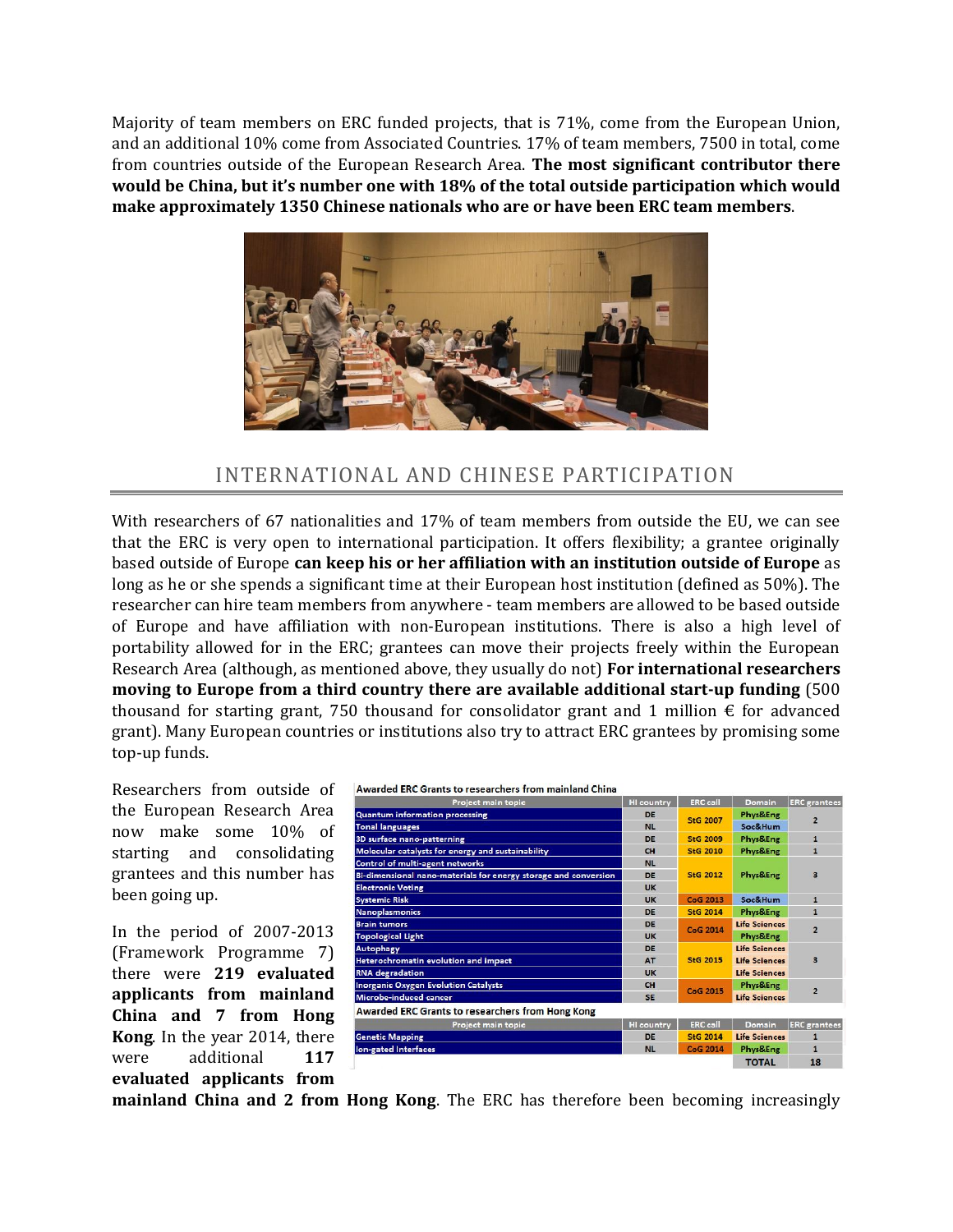popular amongst Chinese applicants, especially the starting and consolidating grants. As of yet there have been **16 successful applicants from China and 2 from Hong Kong**, all either Startingor Consolidating grantees. Project main topics can be seen in the above table (data as of 27 April 2016).

#### INTERNATIONAL RESEARCH VISITS TO ERC PROJECTS

In recent years there has been growing number of bilateral agreements (so-called "Implementing Arrangements" between the ERC and research organisations in non-European countries. Their purpose is to allow researchers from third countries to receive support from their research organisation to visit ERC teams. The foreign researchers are selected by the country's research organization and the researchers themselves have to have the initiative in the "match making". The ERC doesn't intervene in selection. The costs of the visits are mostly covered by the foreign agency but the research costs are born by the ERC grantee. This collaboration is intended to enable Chinese researchers to undertake single and long-term (6-12 months) or multiple short-term research visits (e.g. for joint experiments) with the ERC-supported European teams. Research visits should begin at least 12 months prior to the termination date of their NSFC-funded projects. Multiple short-term visits should aggregate to 6 months minimum.

These kind of arrangement have been implemented in China since 2015 when the first call opened. In China, the partner is the National Science Foundation of China (NSFC). The researchers that want to participate need to be selected by the NSFC and be active NSFC grant holders.

The first arrangement was implemented with the NSF in the United States in 2012 and the NRF in Korea 2013 and both have been very successful. Since then there have been agreements signed with agencies in Japan, Argentina, China, South Africa, Mexico and in 2016 it's likely there will be similar agreements signed also with respective agencies in Canada and Brazil.

The **ERC and the NSFC signed their agreement 29 June 2015**. Call for expression of interest to ERC Principal Investigators was launched on October 1 2015 and closed on October 31 2015. **413 ERC Principal Investigators (PIs) showed interest in receiving research visitors from China and 11 NSFC funded researchers from China responded to the 2015 call**. The first Chinese visits will take place this year. Prof Bourguignon declared his wish to develop the cooperation to a higher level.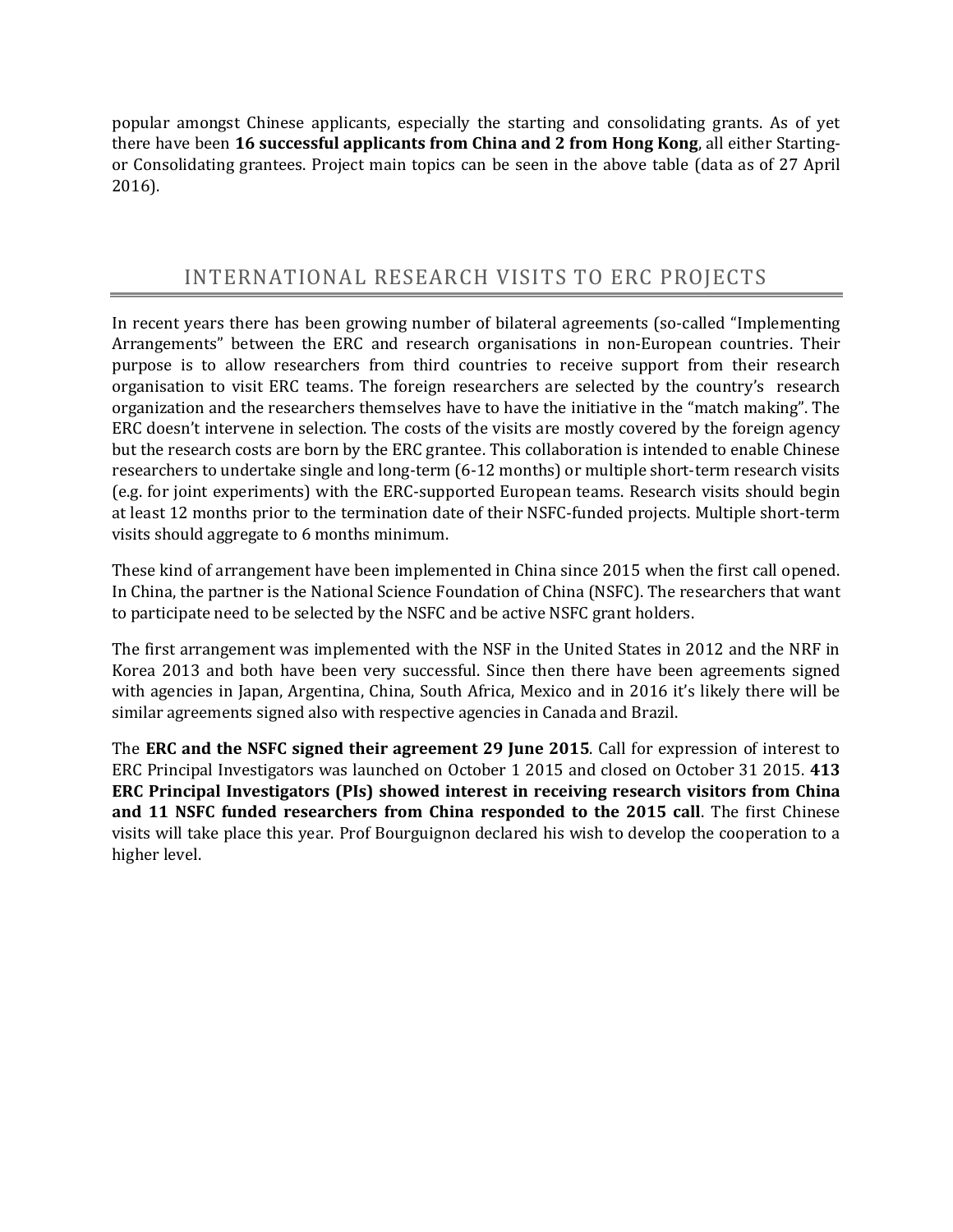

DR MANUEL PÉREZ GARCÍA, ERC STARTING GRANTEE (ON THE LEFT) AND PROF JEAN-PIERRE BOURGUIGNONG (ON THE RIGHT)

## CONCLUSIONS

After introducing the many ways to contact the ERC through social media and other means there was a short testimonial (**Prof Manuel Garcia Perez**, Starting Grant Holder based in China and in Europe) and Q&A session where many senior Chinese scientists asked Prof Bourguignon about further details related to how to apply to an ERC grant from China and how Chinese applicants can maximize their probability to get funded.

As a whole, the event was a big success and attracted around 150 researchers and research related professional from all fields and all career levels, 140 of whom became new EURAXESS members.

Looking at the whole talk the main key points can be identified as follows:

- The European Research Council was founded in 2007 after the Lisbon Treaty. Before that there was no stipulation about basic research in European Union's treaties. It's the first research funding programme in the EU where the only condition is excellence. As such the research topics and the organisational structure are bottom-up.
- The funding has grown from 300 million  $\epsilon$  in 2007 to 1600 million  $\epsilon$  today. It's supposed to be up to 2200 million  $\epsilon$  in 2020. In total 10 billion  $\epsilon$  have been granted to ERC research projects
- About half of it goes to Physical sciences and Engineering, while the rest is split between Life Sciences and Social Sciences and Humanities. That makes the ERC the biggest Social Science and Humanities Funding Scheme in the world..
- There are 3 types of grants for researchers in different stages of their career; starting grants, consolidator grants and advanced grants.